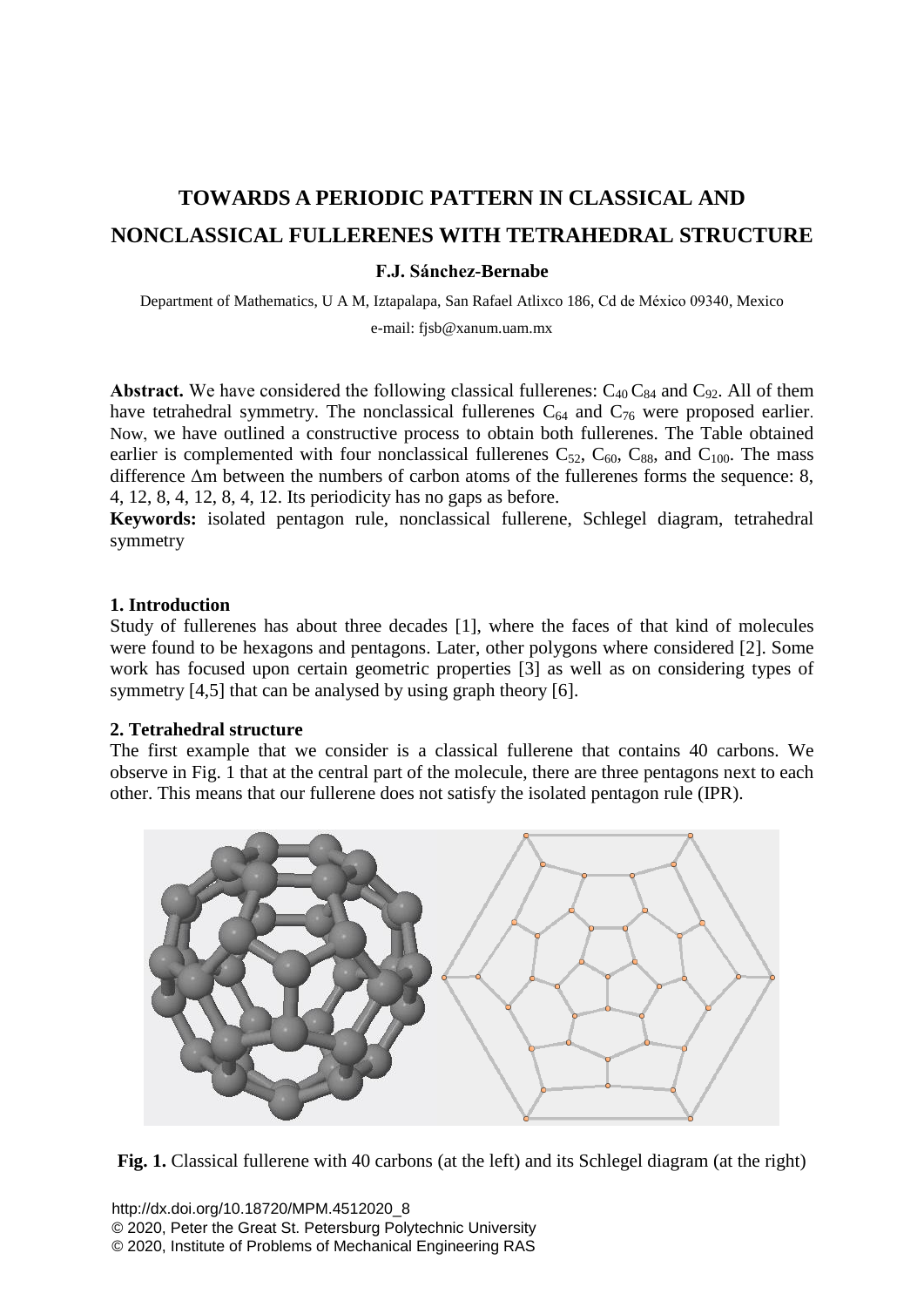In Schlegel diagram of fullerene  $C_{40}$ , we observe another group composed by three pentagons, located at the bottom of the graph, other group of three pentagons next to the right hand side corner of the graph, and other group of three pentagons next to the left hand side corner of the graph. Therefore, we have 12 pentagons and 10 hexagons.

 The next fullerene contains 52 atoms, with 4 triangles, 12 pentagons, and 12 heptagons (Fig. 2). Each face of the structure is formed by one triangle surrounded by 3 heptagons, while vertices are constituted by 3 adjoined pentagons.



**Fig. 2.** Nonclassical fullerene  $C_{52}$  (at the left) and its Schlegel diagram (at the right)

The following fullerene contains 60 atoms, with 8 triangles, 12 hexagons and 12 heptagons (Fig. 3). Each face of the structure is formed by one triangle surrounded by 3 heptagons, while vertices are constituted by 3 adjoined hexagons with a triangle in the middle.



**Fig.** 3. Nonclassical fullerene  $C_{60}$  (at the left) and its Schlegel diagram (at the right)

Our next molecule of 64 atoms contains heptagons (Fig. 4). Thus, it is an example of a nonclassical fullerene. We have 64 carbons, 12 heptagons, 10 hexagons, and 12 squares. One face of  $C_{64}$  has 3 heptagons.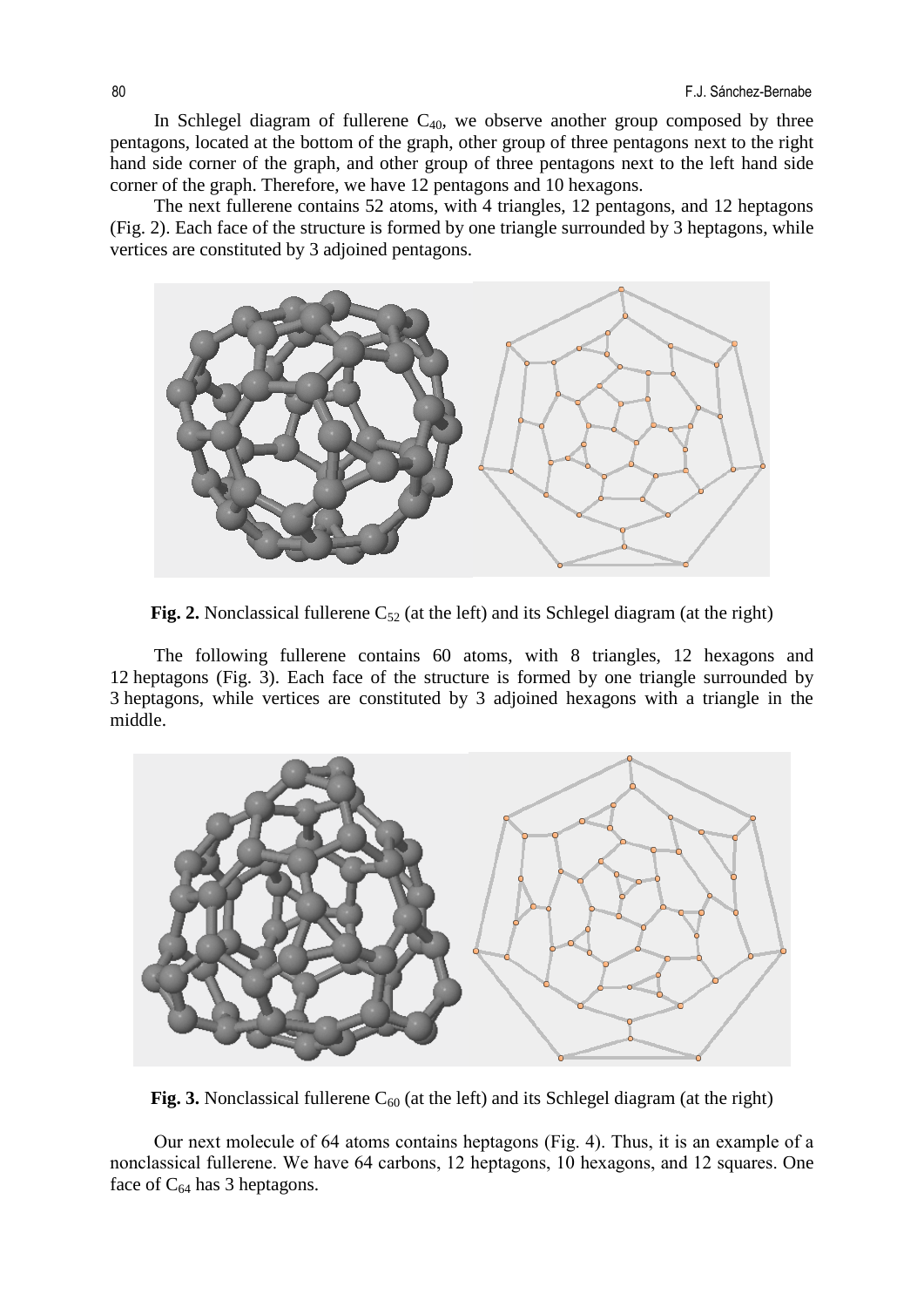

**Fig. 4.** Nonclassical fullerene  $C_{64}$  (at the left) and classical fullerene  $C_{84}$  (at the right)

In order to obtain the nonclassical fullerene  $C_{64}$ , consider the  $C_{84}$  classical isomer with tetrahedral structure, and then replace the seven hexagons located next to each other (that form a face) by three heptagons. The original face has 12 inner carbons, and the new face contains 10 inner carbons. Therefore, after this first step, a nonclassical fullerene with 82 carbons is generated, which is shown in Fig. 5 at the left.



**Fig. 5.** Nonclassical fullerene with 82 carbons (at the left) and fullerene with 78 carbons (at the right)

Moreover, in Fig. 5 one can observe that between the new face and the original ones, a pentagon takes the place of a previous hexagon. After we replace another face of seven hexagons by three heptagons we obtain a nonclassical fullerene with 78 carbons (Fig. 5, at the right).

Meanwhile, on Schlegel diagram (Fig.6, at the left) we have a couple of squares. Next, we repeat this procedure for the third time to obtain a nonclassical fullerene with 72 carbons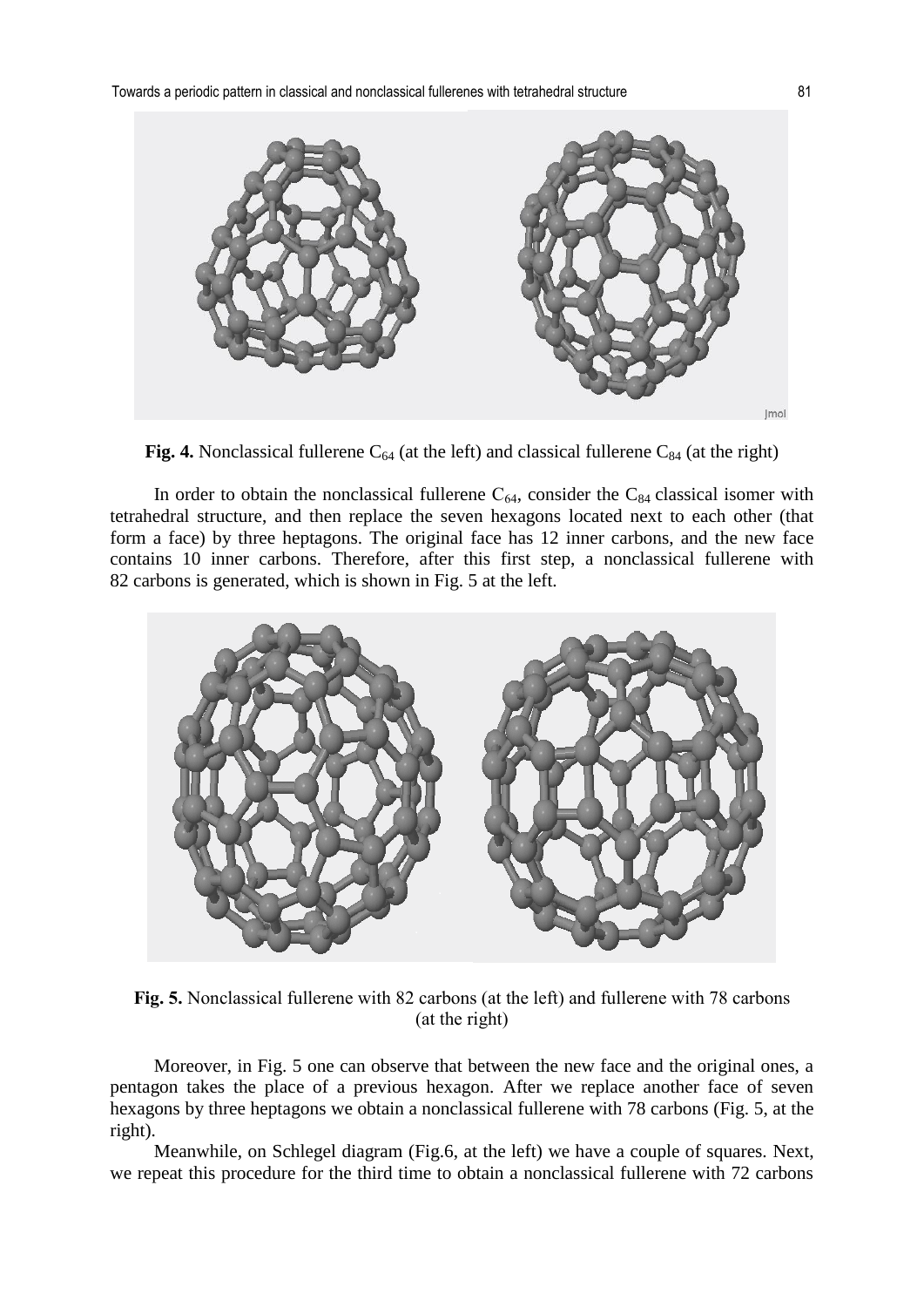which is shown in Fig. 6, at the right. Finally, after the last iteration, we have the nonclassical fullerene with 64 carbons presented in Fig. 4, at the left.



**Fig. 6.** Fullerene of 78 atoms (at the left) and nonclassical fullerene of 72 atoms (at the right)

 In our previous construction, the faces formed by three heptagons, have hexagons as vertexes, and between two hexagons there is a boundary filled out with one hexagon and two squares. But, if this boundary consists of four pentagons, instead of squares and the hexagon, for each of the six boundaries, we have two additional carbons, which give 12 more carbons. Therefore, we obtain a new nonclassical fullerene with  $64 + 12 = 76$  carbons, which is shown in Fig. 7, at the left, and the corresponding Schlegel diagram presented in Fig. 7, at the right.



**Fig. 7.** Fullerene with 76 carbons (at the left) and its Schlegel diagram (at the right)

 Now we consider a fullerene with 88 carbons, containing 6 octagons (Fig. 8). We observe four corners constituted by one hexagon surrounded by six pentagons. Then we have 12 hexagons coming from the four faces, plus 4 more hexagons from the corners, giving a total of 16 hexagons. Now we take into account 24 pentagons from the four corners, and 6 octagons.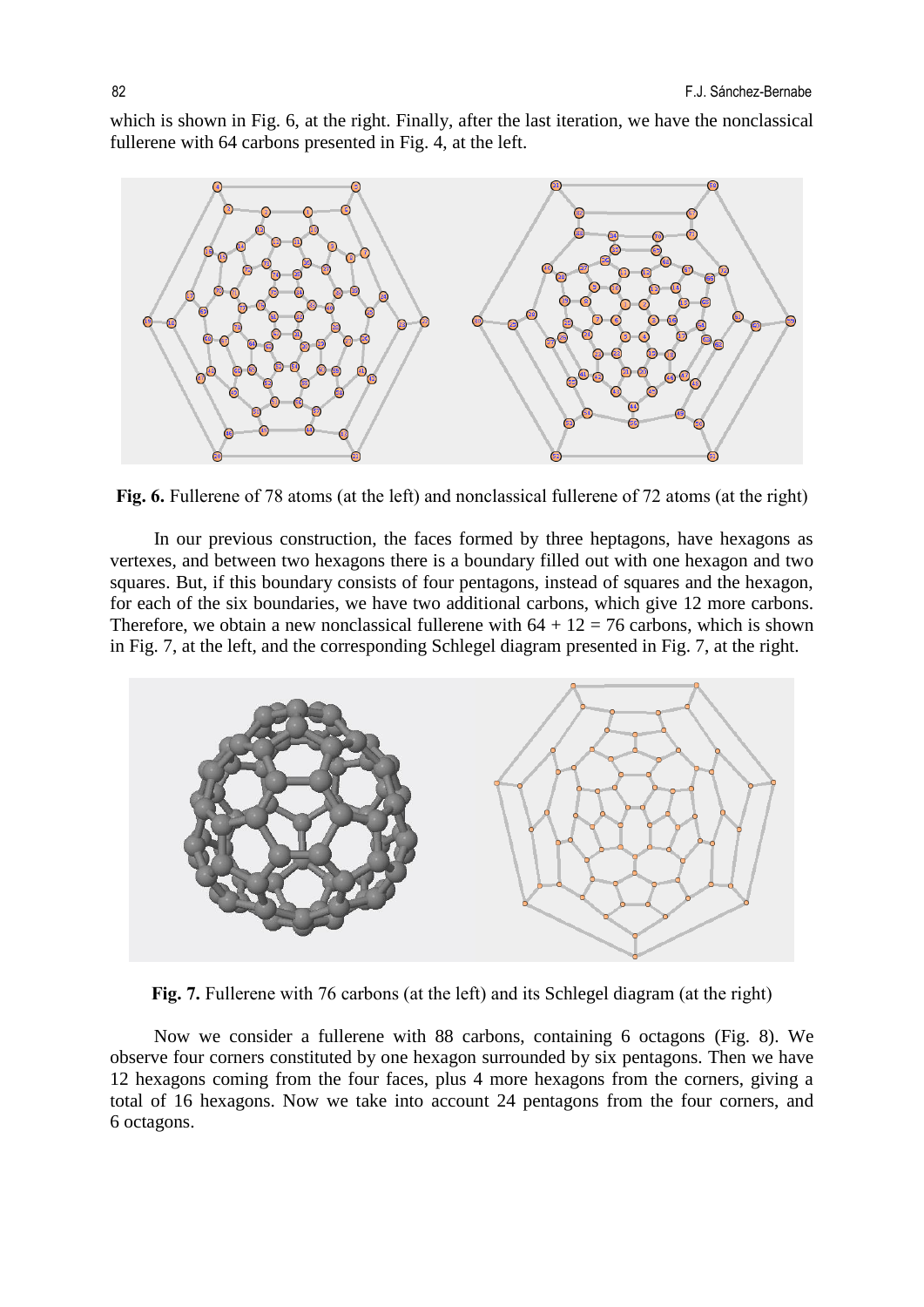

Fig. 8. Schlegel diagram of C<sub>88</sub> (at the left) and the corresponding nonclassical fullerene (at the right)

Now, as an intermediate step, consider the classical fullerene with 92 carbons having a tetrahedral structure (Fig. 9). Each face of this fullerene is formed by three adjoined hexagons that have only one node in common. These three hexagons are surrounded by three pentagons.



**Fig. 9.** Face of classical fullerene  $C_{92}$  (at the left) and Schlegel diagram of  $C_{92}$  (at the right)

The three hexagons will be replaced by three heptagons and one triangle in the middle. We add three nodes by face and delete the node at the middle. Hence we have two new nodes by face, and there are 4 faces. In consequence, we have 8 additional nodes (Fig. 10).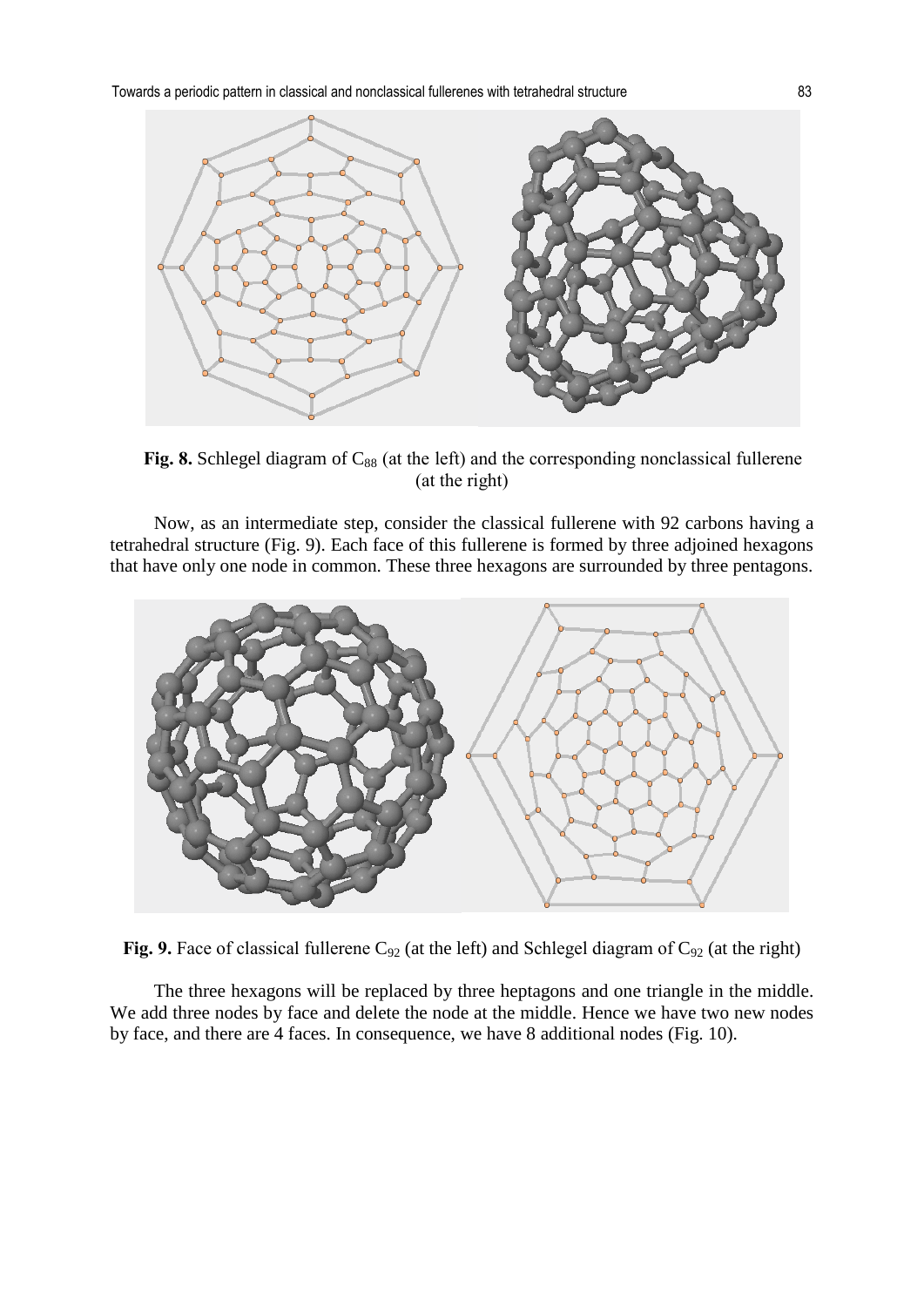

**Fig. 10.** Face of nonclassical fullerene  $C_{100}$  (at the left) and Schlegel diagram of  $C_{100}$  (at the right)

#### **3. Structural analysis**

Study of tetrahedral mini- and midi-fullerenes is achieved in [6] where a Table with fullerenes  $C_4$ ,  $C_{12}$ ,  $C_{16}$ ,  $C_{28}$ ,  $C_{36}$ ,  $C_{64}$  and  $C_{76}$  is presented. Fullerenes with 64 and 76 carbons are the same that are considered in this work. As the authors comment, there are some gaps in the Table when the differences between the numbers of fullerene carbons are taken into account. Let us see what happens if we add to the Table several fullerenes, namely  $C_{40}$ ,  $C_{52}$ ,  $C_{60}$ ,  $C_{84}$  $C_{88}$ , and  $C_{100}$ . Here we follow the type of graphs displayed in [6]. Then the structure of these added fullerenes looks as follows.



**Fig. 11.** Structure of fullerene  $C_{40}$  at the left and that of fullerene  $C_{52}$  at the right

It should be mentioned that classical fullerene  $C_{84}$  was initially considered as an initial step constructing the nonclassical fullerene  $C_{64}$ , but now this fullerene  $C_{84}$  of tetrahedral symmetry is going to be one part on completing the Table presented in [6].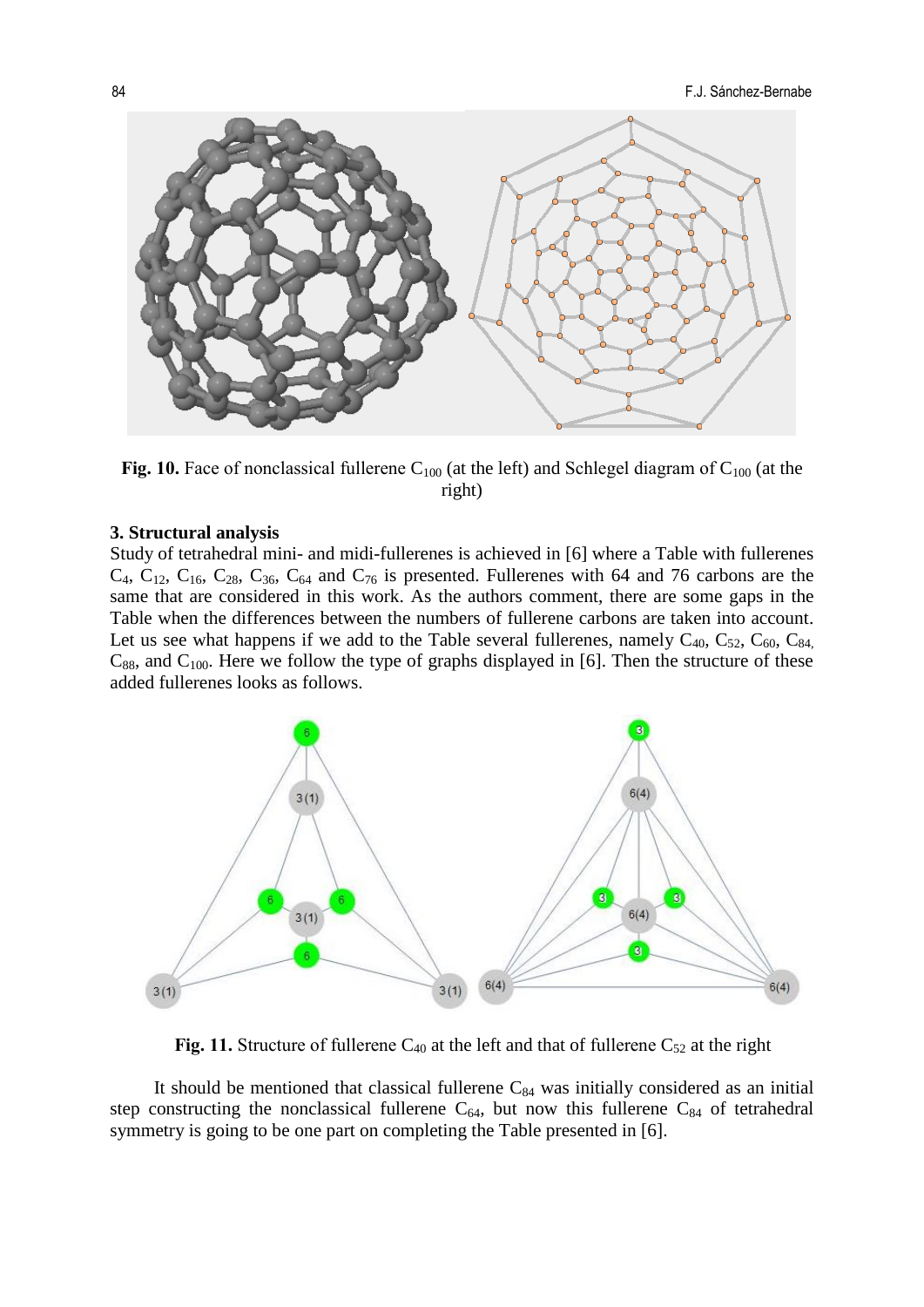Towards a periodic pattern in classical and nonclassical fullerenes with tetrahedral structure 85



Fig. 12. Structure of fullerene  $C_{60}$  at the left and that of fullerene  $C_{84}$  at the right



Fig. 13. Structure of fullerene  $C_{88}$  at the left and that of nonclassical fullerene  $C_{100}$  at the right

| Table 1. List of considered functenes with Tetranedial symmetry |                                                 |                         |
|-----------------------------------------------------------------|-------------------------------------------------|-------------------------|
| Fullerenes                                                      | Chemical formula                                | Number of atoms         |
| $C_4$                                                           | A <sub>1</sub>                                  | $4(1) = 4$              |
| $C_{12}$                                                        | $B_3$                                           | $4(3) = 12$             |
| $C_{16}$                                                        | $A_1 B_3$                                       | $4(1+3) = 16$           |
| $C_{28}$                                                        | $A_1 B_6$                                       | $4(1+6) = 28$           |
| $C_{36}$                                                        | $A_3 B_6$                                       | $4(3+6) = 36$           |
| $C_{40}$                                                        | $A_6 B_3 (C_1)$                                 | $4[6+(3+1)] = 40$       |
| $C_{52}$                                                        | $A_3 B_6 (C_4)$                                 | $4 [3 + (6 + 4)] = 52$  |
| $C_{60}$                                                        | $A_3 B_9 (C_3)$                                 | $4 [3 + (9 + 3)] = 60$  |
| $C_{64}$                                                        | $A_3(C_1) B_6(C_6)$                             | $4[(3+1)+(6+6)] = 64$   |
| $C_{76}$                                                        | $A_3(C_1) B_9(C_6)$                             | $4[(3+1)+(9+6)] = 76$   |
| $C_{84}$                                                        | A <sub>9</sub> B <sub>6</sub> (C <sub>6</sub> ) | $4[(9+6)+6] = 84$       |
| $C_{88}$                                                        | $A_3(C_1) B_{12}(C_6)$                          | $4[(3+1)+(12+6)] = 88$  |
| $C_{100}$                                                       | $A_3(C_3) B_{15}(C_4)$                          | $4[(3+3)+(15+4)] = 100$ |

Table 1. List of considered fullerenes with Tetrahedral symmetry